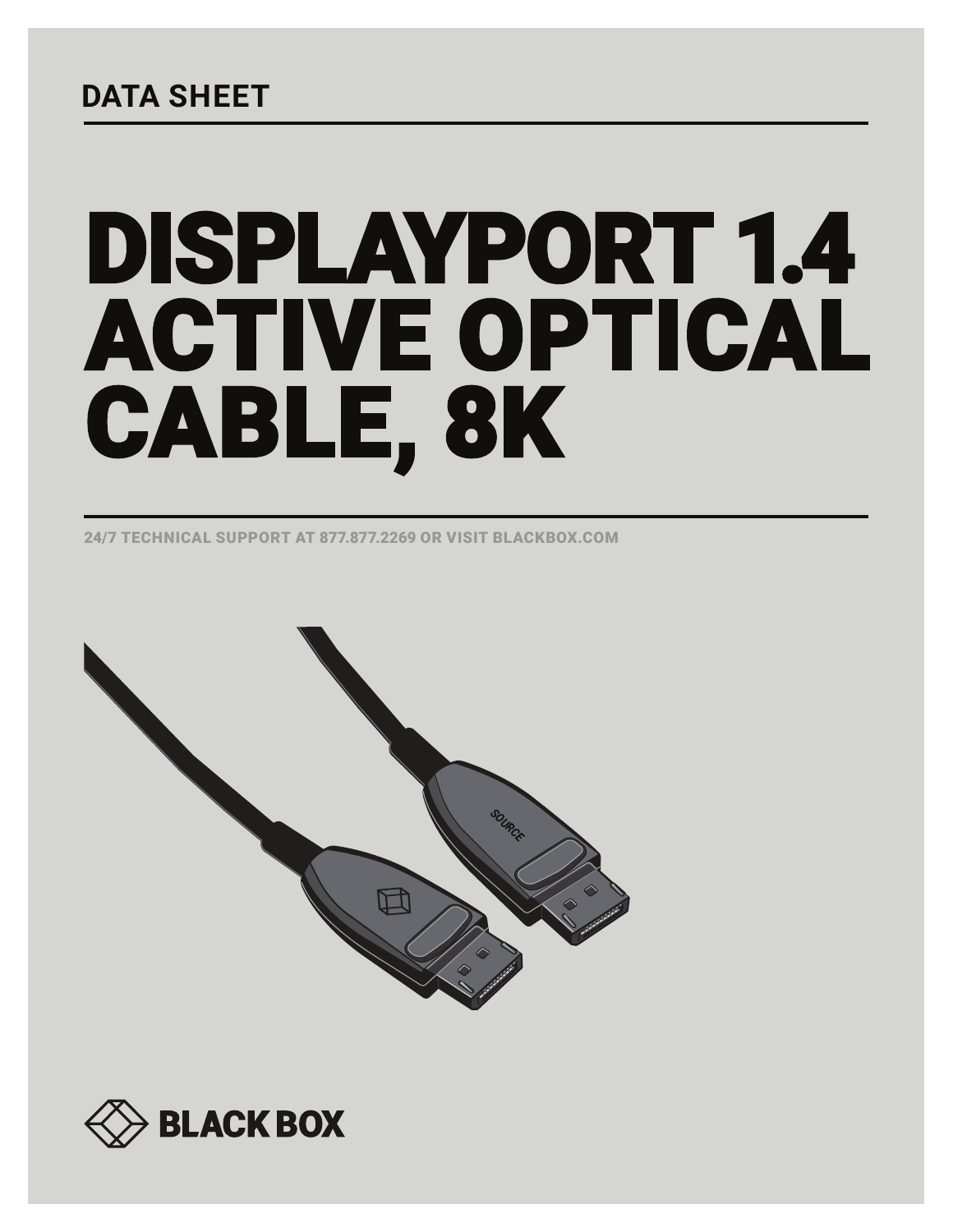### **OVERVIEW**

#### DISPLAYPORT 1.4 ACTIVE OPTICAL CABLE, 8K, 32.4 GBPS DATA SHEET





#### **INTRODUCTION**

Black Box DisplayPort Active Optical Cables flawlessly transmit uncompressed, full Ultra HD 8K video signals hundreds of meters. This all-in-one cable design is plug-and-play, and eliminates the need for a modular solution including a transmitter, receiver, copper cabling, power and all

of the potential points of failure that come with it. Simply connect the cable between your source and display like a standard copper cable and leave it to flawlessly transmit your audio/video signal without worry of signal loss or degradation. The cable is unidirectional—the source side connector connects to the source and the display side connector connects to the display.

Built-in technology inside the connectors actively converts the electrical DisplayPort signal into an optical signal for transmission, and then back to electrical for display. They also use a hybrid design that includes both copper and fiber, in which the fiber technology allows for significantly increased bandwidth that supports transmission of full Ultra HD video resolutions at distances that the copper alternatives just can't come close to. It also provides higher immunity to EMI/RFI interference and electromagnetic noise. And the inclusion of copper wiring in the design allows for power to go over the cable, meaning no external power is required. This design also makes for a much thinner and more flexible cable with a tighter bend radius, making it easy to pull through tight spaces and more freely navigate around corners and bends, not to mention much lighter than its all-copper counterparts.

Black Box Active Optical Cables are the perfect A/V distribution solution for control rooms, digital signage, healthcare, conference rooms, mass transit and any other application where uncompromised, Ultra High Definition video is required at extended distances.

#### **FEATURES**

- § **UP TO FULL 7680 X 4320 (8K) VIDEO SIGNALS UP TO 100 M**
- § **DATA TRANSFER RATES UP 32.4 GBPS**
- § **HIGH DYNAMIC RANGE (HDR) VIDEO FOR EXPANSIVE CONTRAST RATIO AND COLOR ACCURACY**
- § **SUPPORTS DELIVERY OF DUAL VIDEO STREAMS TO A DISPLAY (IF SUPPORTED BY DISPLAY)**
- § **21:9 CINEMA ASPECT RATIO**
- § **SUPPORTS BT.2020 COLORIMETRY**
- § **UP TO 32 AUDIO CHANNELS WITH 1536 HZ SAMPLING RATE**
- § **SUPPORT DPCP/EDID/CEC/DDC**
- § **LATCHING CONNECTORS PREVENT ACCIDENTAL DISCONNECTION**
- § **PLUG AND PLAY, NO SOFTWARE TO INSTALL. THE SOURCE SIDE CONNECTOR CONNECTS TO THE SOURCE, AND THE DISPLAY SIDE CONNECTOR CONNECTS TO THE DISPLAY**
- **HYBRID CONSTRUCTION USES BOTH COPPER AND FIBER. NO EXTERNAL POWER IS REQUIRED**
- § **ULTRA-THIN, FLEXIBLE CABLING MAKES IT EASY TO PULL THROUGH TIGHT SPACES AND NAVIGATE CORNERS AND BENDS WITH LOW RISK OF SIGNAL LOSS**
- § **FIBER TECHNOLOGY GREATLY REDUCES EMI/RFI EMISSIONS**
- § **TRIPLE-SHIELDING FURTHER PROTECTS AGAINST INTERFERENCE TO ENSURE OPTIMAL SIGNAL QUALITY**
- § **FEATURES ZINC ALLOY CONNECTORS FOR ENHANCED DURABILITY**